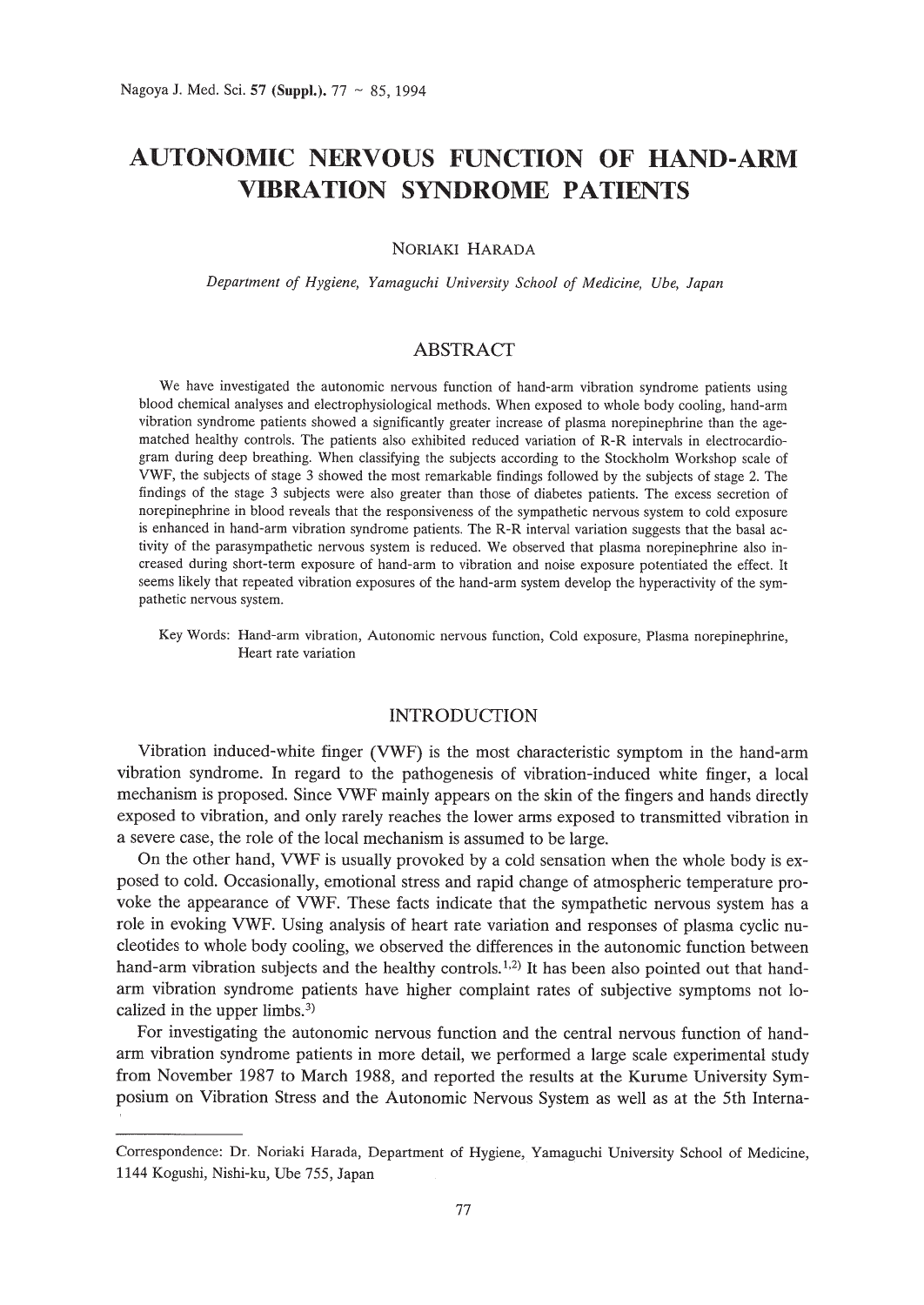tional Conference on Hand-Arm Vibration. $4,5$  In this paper, details of the study methods, the findings of the subjects limited to the current workers without medical treatment and some issues related to the significance of the findings have been discussed.

# METHODS AND SUBJECTS

Table 1 shows the criteria for selecting subjects. For the VWF(+) group, subjects, experiencing typical white finger attacks, a few times per week during the previous winter, were chosen. For the VWF $(-)$  group, subjects, who had never had a history of white finger but had other hand-arm symptoms, such as numbness or pain, were chosen. For the VWF(+) group, the  $VWF(-)$  group and the control group, subjects being given drug therapy except for hand-arm vibration syndrome were excluded. Subjects with complicated diseases such as pneumoconiosis, diabetes mellitus, hypertension, heart disease, liver disease or a history of cerebrovascular disease were also excluded. Furthermore, the subjects were individually matched according to age within 5 years among the three groups. The subjects ceasing the operation of vibratory tools were also individually matched according to the years of cessation.

Before selecting subjects, more than 1000 male candidates including healthy controls were listed. We checked these lists and chose about 500 candidates. Using telephone, we interviewed them about their symptoms and medical history. As a result, approximately 300 subjects were selected and examined. Then, 70 matched sets were obtained after individual matching. Among them, 36 sets were constituted by current workers without medical treatment. In this paper, the results of these 36 matched sets are reported, because they had not the effects of period after ceasing the operation of vibratory tools as well as medical therapy for a long time.

On the other side, 23 diabetes patients were also examined. Diabetes patients occasionally have autonomic nervous findings, therefore the findings of the diabetes group were compared with those of the hand-arm vibration syndrome group. About half of the diabetes patients were on drug therapy while the others underwent a dietetic treatment.

Mean age, body height and body weight were not significantly different among the groups except for body weight in  $VWF(+)$  group, as shown in Table 2. Although the years of exposure to vibration were no different between the VWF $(+)$  and the VWF $(-)$  groups, accumulated hours

Table 1. Criteria for selecting subjects

#### VWF(+) group

1. typical VWF attacks with frequency of two or more times per week in winter

2. 4000 hours or more of accumulated hours of vibration exposure

 $VWF(-)$  group

1. hand-arm symptoms induced by vibration exposure but no history of white finger

2. 4000 hours or more of accumulated hours of vibration exposure

 $VWF(+)$ ,  $VWF(-)$  and control groups

1. no drug therapy

2. no complicated diseases

individual matching

1. age matching for  $VWF(+)$ ,  $VWF(-)$  and control

2. matching of years after ceasing vibratory tool operation for VWF(+) and VWF(-)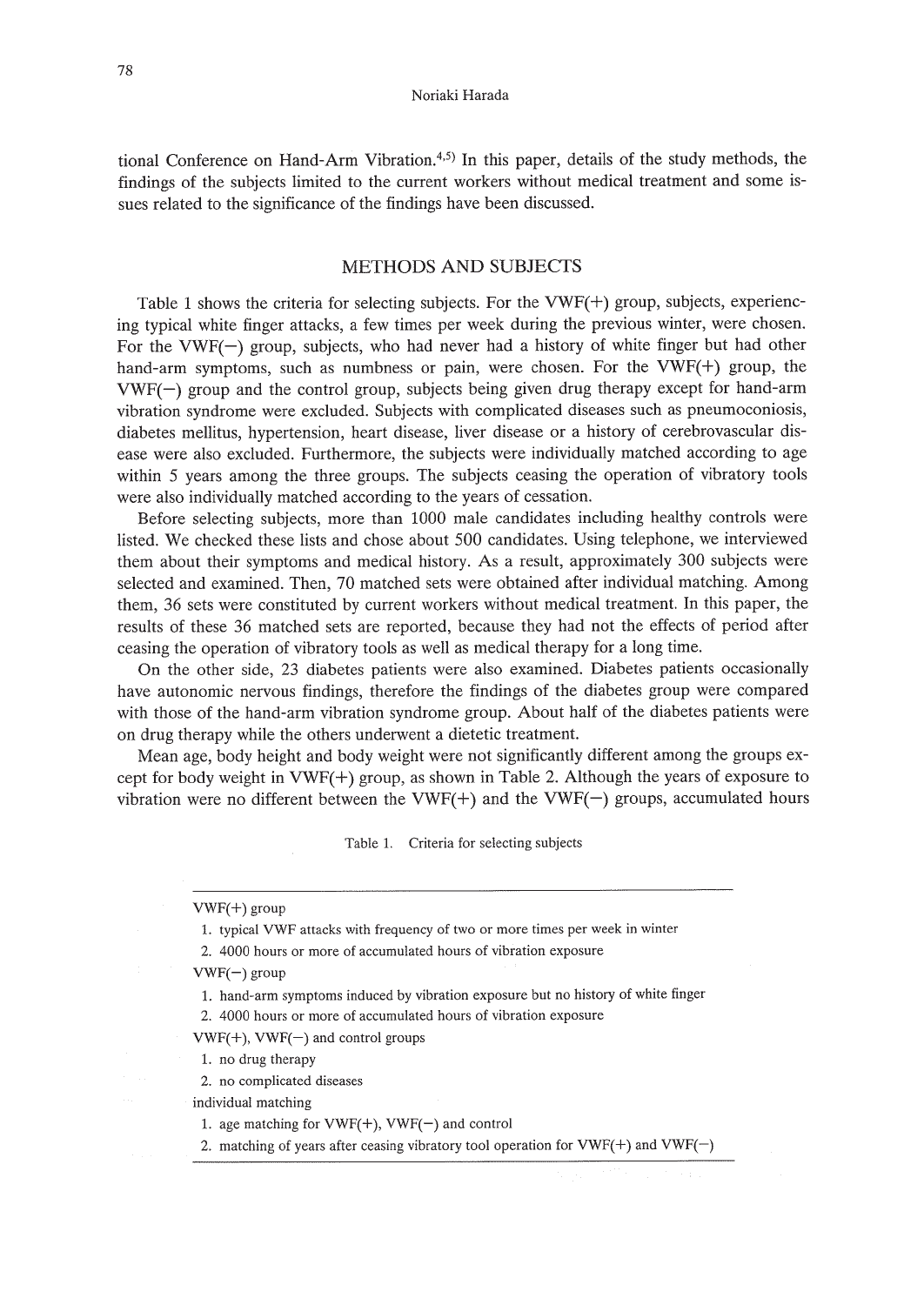of exposure in the VWF(+) group were larger than those in the VWF(-) group. Most of the subjects exposed to vibration in the VWF(+) and VWF(-) groups were working in forestry (40.3%) and construction industries (34.7%). The most common tools operated were chainsaws (41.7%) followed by pneumatic hammers and drills (26.4%).

Table 3 shows smoking habits and alcohol consumption. History of cigarette smoking tended to be longer in the VWF $(+)$  group and the VWF $(-)$  group than those in the control group. However, Brinkmann indices did not show significant differences between the VWF(+) group, the VWF(-) group and the control group. Estimated alcohol consumption was also no different among the VWF(+) group, the VWF(-) group and the control group.

Table 4 shows the examination program. Medical history and subjective symptoms were interviewed by medical doctors. Subjects with abnormal findings on clinical examination were excluded from analysis. For investigating autonomic nervous functions, cold exposure test of the whole body and electrophysiological tests referred to Ewing's methods, were performed.<sup>6)</sup> Except for occupational history, all examinations were done under blind condition. Seven days before the tests, all drug treatments were terminated to eliminate any effects of drugs on the examination.

| group    | n  | age(yr)        | height $(cm)$   | weight $(kg)$  | years of<br>exposure | hours of<br>exposure $(100h)$ |
|----------|----|----------------|-----------------|----------------|----------------------|-------------------------------|
| $VWF(+)$ | 36 | $54.3 \pm 5.3$ | $162.2 \pm 5.7$ | $57.8 + 6.6*$  | $22.3 \pm 7.6$       | $187 \pm 114$ #               |
| $VWF(-)$ | 36 | $53.7 + 5.0$   | $160.4 \pm 7.6$ | $59.5 + 8.9$   | $21.3 \pm 7.7$       | $117 \pm 86$                  |
| control  | 36 | $54.1 + 5.6$   | $161.3 + 5.8$   | $61.4 \pm 7.6$ |                      |                               |
| diabetes | 23 | $56.7 + 5.6$   | $163.3 + 5.3$   | $62.3 \pm 8.0$ |                      |                               |

Table 2. Number of subjects, their age, body dimensions, years of exposure to vibration and accumulated hours of exposure

Mean  $\pm$  SD;

\*  $p < 0.05$  compared with control group, #  $p < 0.05$  compared with VWF(-) group.

|                |    | smoking history |               | alcohol consumption |               |  |
|----------------|----|-----------------|---------------|---------------------|---------------|--|
|                | n  | years           | BI#           | years               | amount#       |  |
| $VWF(+)$ group | 36 | $29.6 \pm 13.1$ | $604 \pm 510$ | $21.4 + 14.0$       | $348 \pm 290$ |  |
| $VWF(-)$ group | 36 | $28.3 \pm 14.2$ | $593 + 475$   | $19.0 + 14.4$       | $364 + 391$   |  |
| control group  | 36 | $24.4 + 15.4$   | $561 + 431$   | $20.2 \pm 15.3$     | $392 + 655$   |  |
| diabetes group | 23 | $23.4 + 15.0$   | $677 \pm 503$ | $21.8 \pm 13.8$     | $422 + 364$   |  |

#### Table 3. Smoking habit and alcohol consumption

### Mean±SD

# BI: Brinkmann index (number of cigarettes per day multiplied by years).

## amount: accumulated consumption (liter).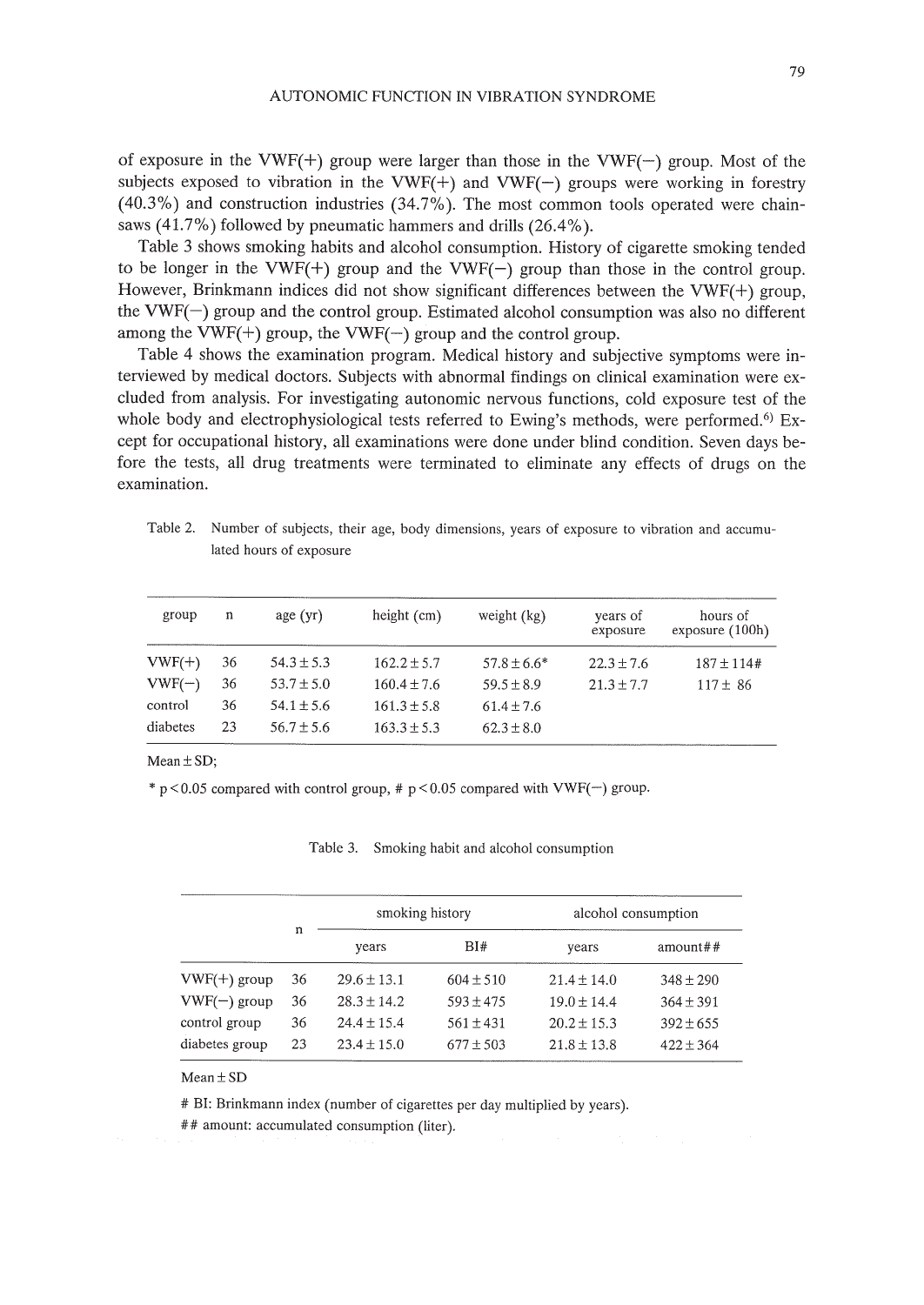#### Table 4. Examination program

- 1. occupational and medical history
- 2. subjective symptoms
- 3. physical examination
- 4. clinical examination analyses of blood and urine, chest XP, ECG, funduscopy, etc.
- 5. cold exposure test
- plasma catecholamines, cyclic nucleotides, other hormones, etc.
- 6. electrophysiological tests

Valsalva test, ECG R-R variance, hand-grip test, etc.

- 7. other
	- EEG, sleep EEG, ABR, etc.

## RESULTS

## *Subjective symptoms*

Among the 36 subjects in the VWF(+) group, 22 subjects had a history of 8 white fingers or more. Four subjects had experienced white attack up to hands. According to the Stockholm Workshop scale of VWF,<sup>7)</sup> 11 subjects were classified as stage 3 (SW-3) and 25 subjects as stage 2 (SW-2). More than half of the subjects in the VWF(+) group and in the VWF(-) group had moderate or severe numbness.

Table 5 shows the subjective symptoms not localized in the upper limbs. The  $VWF(+)$  group and the  $VWF(-)$  group had higher prevalence rates of most symptoms than the control group. The diabetes group had higher prevalence rates of sexual disinclination and forgetfulness.

| group<br>n            | $VWF(+)$<br>36 | $VWF(-)$<br>36 | control<br>36 | diabetes<br>23 |  |
|-----------------------|----------------|----------------|---------------|----------------|--|
| headache              | 4(11)          | $12(33)^*$     | 4(11)         | 1(4)           |  |
| head-heaviness        | 6(17)          | $13(36)^*$     | 4(11)         | 4(17)          |  |
| insomnia              | $14(39)^*$     | $16(44)$ **    | 5(14)         | 6(26)          |  |
| cold-feeling          | $23(64)$ **    | $18(50)^*$     | 8(22)         | 5(22)          |  |
| sexual disinclination | 8(22)          | 8(22)          | 3(8)          | $11(48)$ **    |  |
| forgetfulness         | $17(47)$ **    | $16(44)$ **    | 5(14)         | $9(39)^*$      |  |
| irritability          | 7(19)          | 12(33)         | 8(22)         | 5(22)          |  |

Table 5. Subjective symptoms not localized to the limbs (%)

Mean  $\pm$  SD; \* p < 0.05, \*\* p < 0.01 compared with control group.

#### *Cold exposure test*

During the cold exposure test, blood samples were taken under two conditions. First, the subject was required to sit in a room at a temperature of  $25 \pm 1^{\circ}$ C and blood was drawn after 25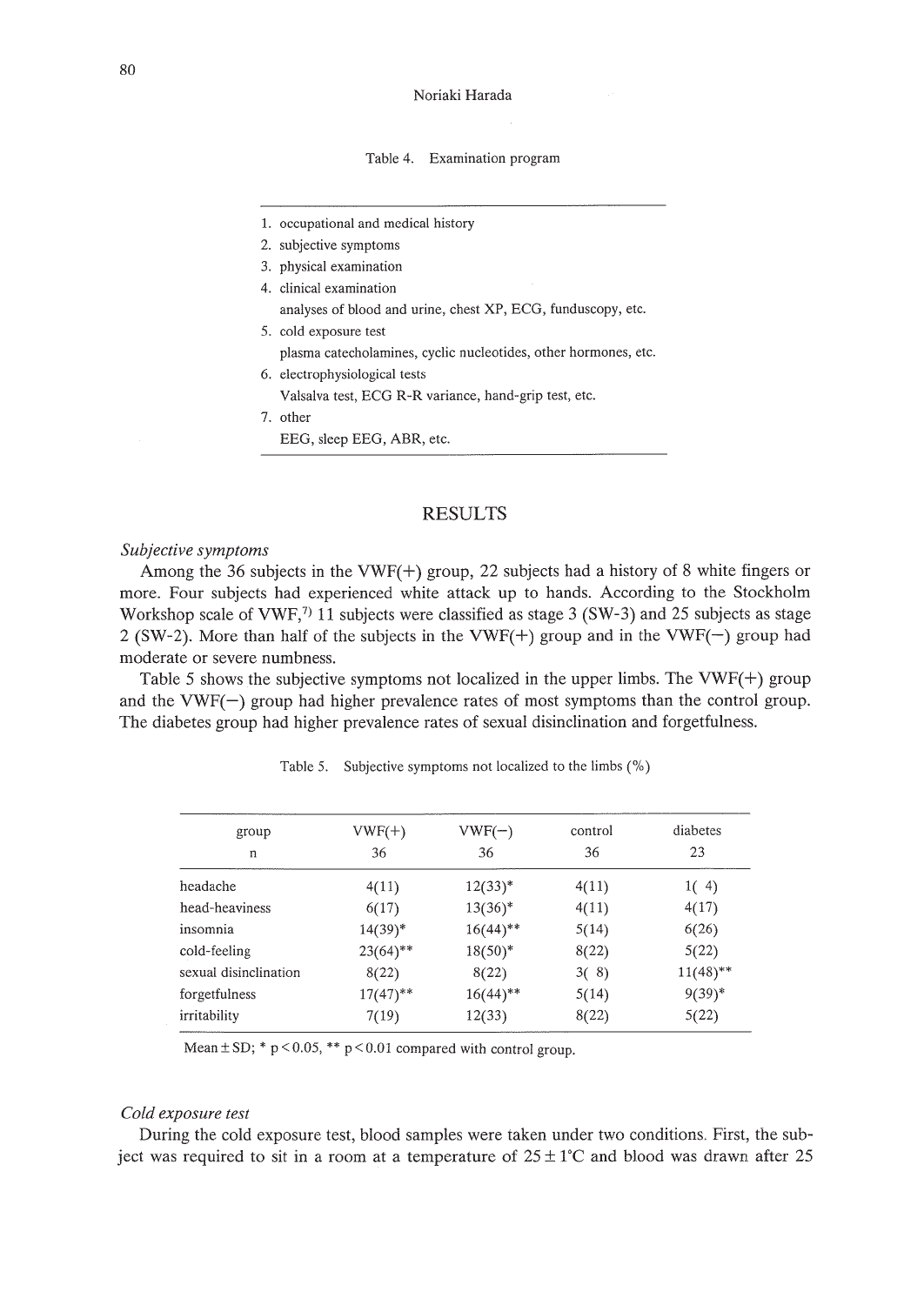minutes. Then the subject moved and sat in a cold room in which the temperature was controlled at  $7 \pm 1.5^{\circ}$ C and blood was drawn after 25 minutes. For this test, the subjects wore two pieces of clothing on the upper and lower half of the body. Under the atmospheric temperature of 25'C, blood pressure and finger skin temperature were not significantly different. The decrease of skin temperature during the cold exposure test was largest in the VWF(+) group, especially in the stage 3 subgroup of Stockholm Workshop scale. The increase of diastolic blood pressure in the VWF(+) group and the VWF(-) group tended to be larger than that in the control group.

Table 6 shows the changes of plasma norepinephrine levels during the cold exposure test. Plasma norepinephrine is maintained by release from the sympathetic nerve endings and is a sensitive indicator of sympathetic nervous function. The level of plasma norepinephrine increased during exposure to cold in all groups. The percentage of increase was largest in the VWF(+) group followed by the VWF(-) group. In the VWF(+) group, the increase in the stage 3 subgroup of Stockholm Workshop scale was larger than that in the stage 2 subgroup.

Cyclic GMP are second messengers in cells, and responses of the plasma level to physiological stress are pointed out to reflect the autonomic nervous function. When exposed to cold, significant increase of plasma cyclic GMP level was observed in the hand-arm vibration syndrome patients.<sup>2,8)</sup> As shown in Table 7, the level of plasma cyclic GMP increased during exposure to

|                | n  | rest           | exposure       | % increase       |  |
|----------------|----|----------------|----------------|------------------|--|
| $VWF(+)$ group | 36 | $319 + 124$    | $1039 \pm 401$ | $244 \pm 123$ ** |  |
| SWs stage-3    | 11 | $297 + 67$     | $1049 + 299$   | $255 \pm 69$ **  |  |
| SWs stage-2    | 25 | $329 + 143$    | $1035 + 444$   | $239 \pm 142^*$  |  |
| $VWF(-)$ group | 36 | $318 \pm 120$  | $927 \pm 378$  | $201 \pm 93$     |  |
| control group  | 36 | $350 \pm 117$  | $913 \pm 319$  | $167 + 73$       |  |
| diabetes group | 23 | $272 \pm 117*$ | $848 \pm 355$  | $229 \pm 117*$   |  |

Table 6. Responses of plasma norepinephrine levels  $(pg/m\ell)$  during cold exposure test of the whole body at 7'C

Mean  $\pm$  SD; \* p < 0.05, \*\* p < 0.01 compared with control group.

Table 7. Responses of plasma cyclic GMP levels( $pmol/m\ell$ ) during cold exposure test of the whole body at 7°C

|                | n  | rest          | exposure       | % increase   |
|----------------|----|---------------|----------------|--------------|
| $VWF(+)$ group | 36 | $3.0 \pm 1.1$ | $3.9 \pm 1.9*$ | $37 + 75$    |
| SWs stage-3    | 11 | $2.8 \pm 0.8$ | $4.1 + 2.5$    | $51 \pm 98$  |
| SWs stage-2    | 25 | $3.1 + 1.2$   | $3.8 + 1.6$    | $32 \pm 64$  |
| $VWF(-)$ group | 36 | $2.8 \pm 1.6$ | $3.4 + 2.4$    | $35 \pm 108$ |
| control group  | 36 | $2.7 \pm 1.6$ | $3.0 \pm 1.6$  | $22 \pm 47$  |
| diabetes group | 23 | $2.9 + 1.5$   | $3.3 \pm 1.9$  | $20 \pm 52$  |
|                |    |               |                |              |

Mean  $\pm$  SD; \* p < 0.05 compared with control group.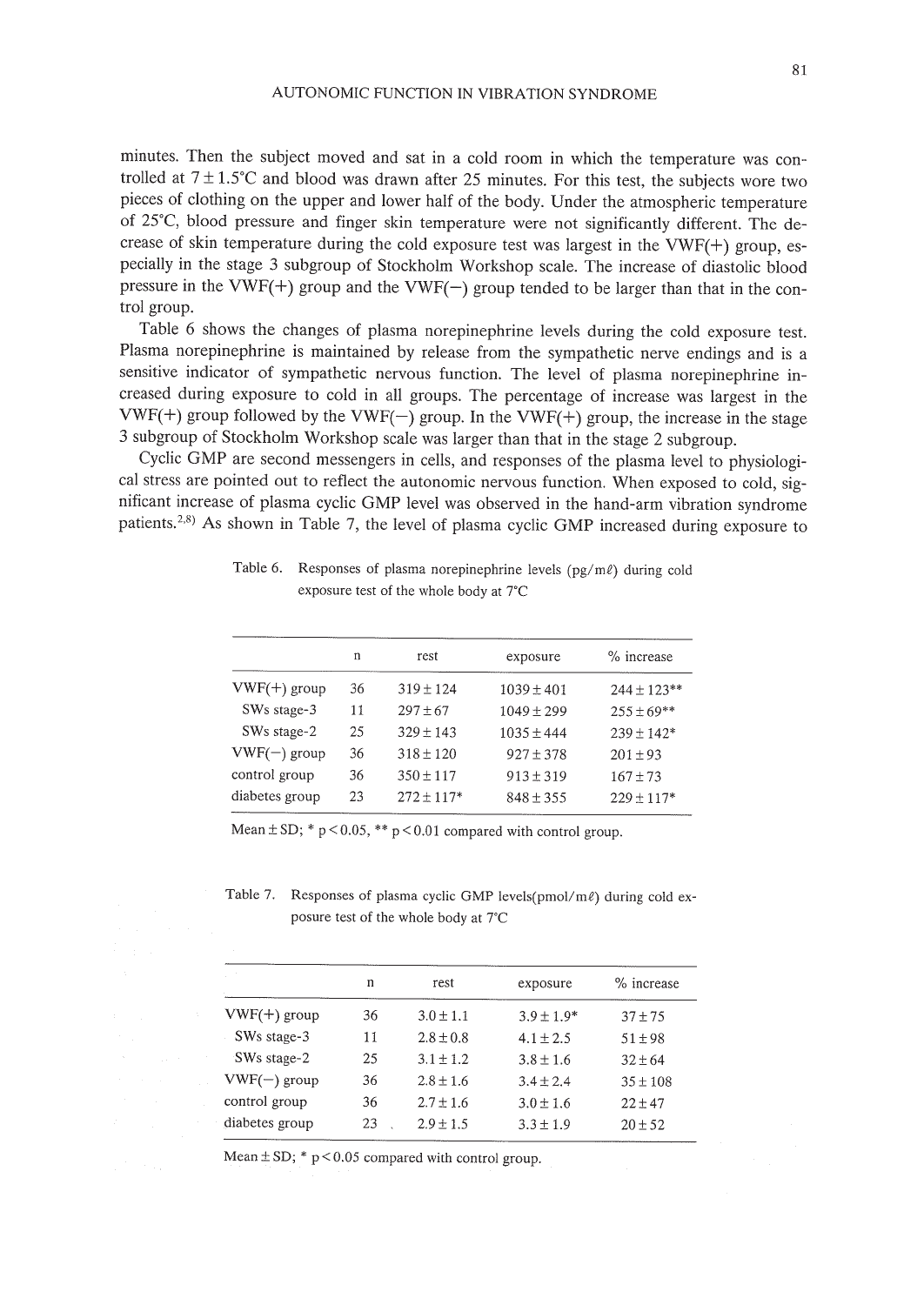#### Noriaki Harada

cold in all groups. The percentage of increase tended to be larger in the VWF(+) group and the  $VWF(-)$  group than in the control group. However, the differences were not statistically significant.

## *Heart rate tests*

Table 8 shows the results of heart rate tests to Valsalva manoeuvre, deep breathing and standing. The figures indicate the number of subjects with reduced response. Valsalva test was performed by asking the subjects to blow into a mouthpiece attached to an aneroid pressure gauge at a pressure of 40 mmHg for 15 seconds. The ratio of the longest R-R interval shortly after the manoeuvre to the shortest R-R interval during the manoeuvre was evaluated. The diabetes group tended to have a lower Valsalva ratio, but no other differences were observed. For R-R interval variation tests, serial 100 beats at deep breathing and standing were calculated. Deep breathing consisted of 5 seconds of inspiration followed by 5 seconds of expiration. The VWF(+) group and the diabetes group had a larger percentage of subjects with reduced coefficient of variation at deep breathing.

Table 8. Number of subjects with reduced heart rate responses to Valsalva manoeuvre, deep breathing and standing(%)

| group                       |           | $VWF(+)$   |           |         | $VWF(-)$ | control | diabetes   |
|-----------------------------|-----------|------------|-----------|---------|----------|---------|------------|
|                             |           |            | $SWs-3$   | $SWs-2$ |          |         |            |
| n                           |           | 35         | 10        | 25      | 36       | 36      | 23         |
| < 1.21<br>Valsalva ratio    |           | 5(14)      | 2(20)     | 3(12)   | 3(8)     | 5(14)   | 8(35)      |
| CV at deep-breathing        | $< 3.5\%$ | $12(34)^*$ | $5(50)^*$ | 7(28)   | 9(25)    | 4(11)   | $8(37)^*$  |
| $< 3.5\%$<br>CV at standing |           | 12(34)     | 4(40)     | 8(32)   | 12(33)   | 7(19)   | $11(48)^*$ |

 $*$  p < 0.05 compared with control group.

# DISCUSSION

In regard to the greater prevalence of subjective symptoms not localized in the upper limbs, psychosomatic effects resulting from long term medical therapy might be considered. We observed that the hand-arm vibration syndrome patients under medical treatment tended to have a larger prevalence rate of subjective symptoms than the current workers exposed to vibration. However, we also confirmed that the current workers exposed to vibration not under medical treatment had higher prevalence rates of subjective symptoms, such as head-heaviness, insomnia, forgetfulness and so on than the control workers.

The summary of representative findings in this study is shown in Fig. 1. Hand-arm vibration syndrome subjects had larger prevalence rates of subjective symptoms not localized in the upper limbs than the healthy controls. They also showed greater responses to whole body cooling and reduced responses of heart rate variation tests. The former findings suggest that the responsiveness of the sympathetic nervous system to cold exposure is enhanced in hand-arm vibration syndrome patients; the latter findings suggest that the basal activity of the parasympathetic nervous system is reduced.

These findings tended to correlate with the severity of vascular symptoms evaluated with the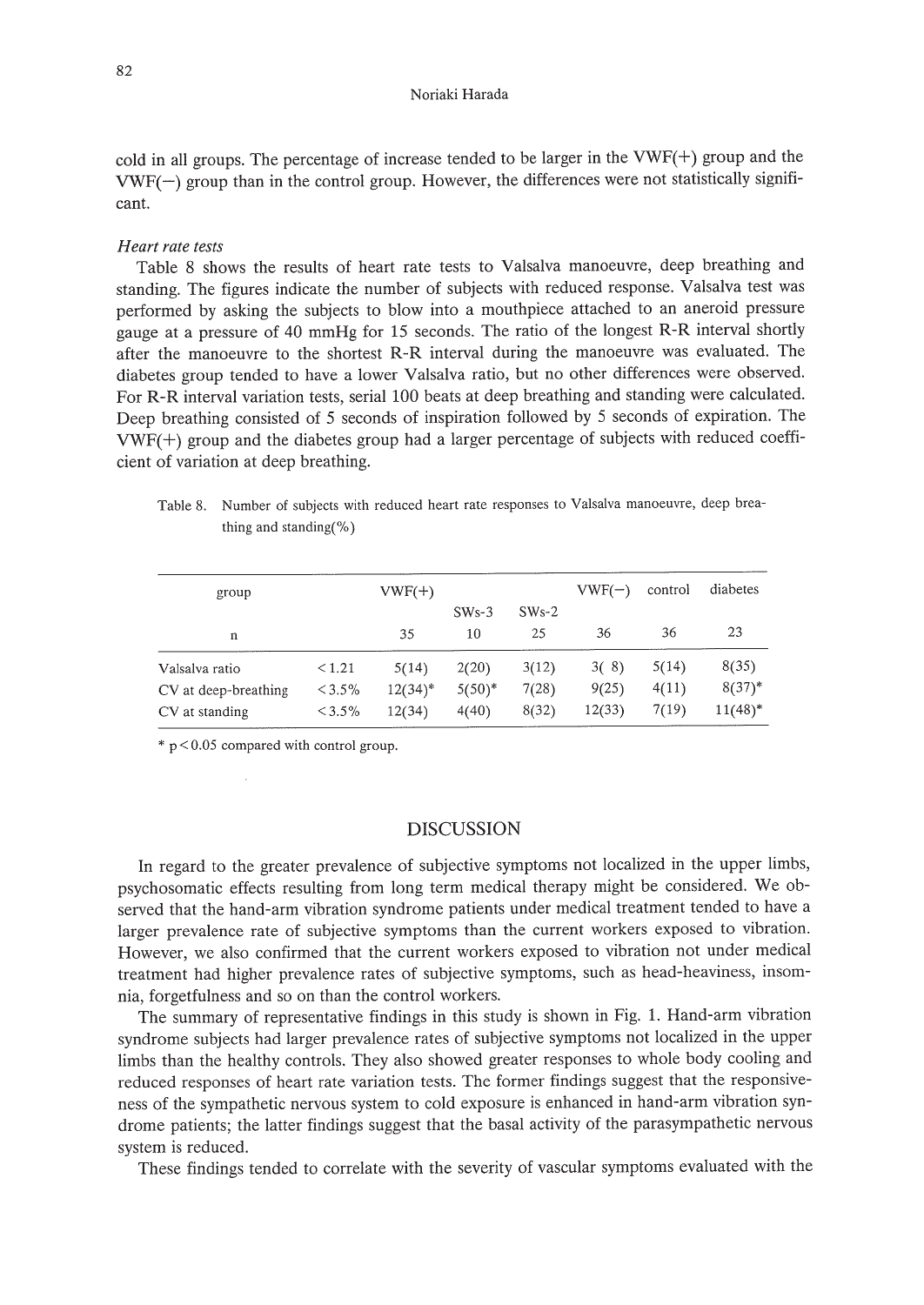

Fig. 1. Summary of representative results

Stockholm Workshop scale. We tried the same analysis using the sensorineural stage of the hand-arm vibration syndrome proposed by Brammer et al.,<sup>9</sup>) however, significant correlations between the autonomic findings and the severity of sensorineural symptoms was not observed. As our data was not enough to classify the subjects according to the sensorineural scale, it is not yet concluded whether the autonomic findings are related to vascular symptoms rather than sensorineural symptoms.

Autonomic neuropathy is established as a common complication of diabetes mellitus. Mean value of  $HBA<sub>1</sub>$  in the diabetes patients investigated in our study was 8.9% (min 6.0, max 12.1). Although the diabetes group did not include very severe cases, medical controls of diabetes were fair or poor in half of patients. They showed similar autonomic findings to the hand-arm vibration syndrome subjects, however the severity was smaller than the stage 3 subjects of the Stockholm Workshop scale. This fact suggests that autonomic finding in severe cases of the hand-arm vibration syndrome is greater than that of the diabetes patients in ordinary stage.

At the 6th International Conference of Hand-Arm Vibration, we reported the effects of acute exposure of hand-arm vibration on the sympathetic nervous system.<sup>10</sup> Four healthy subjects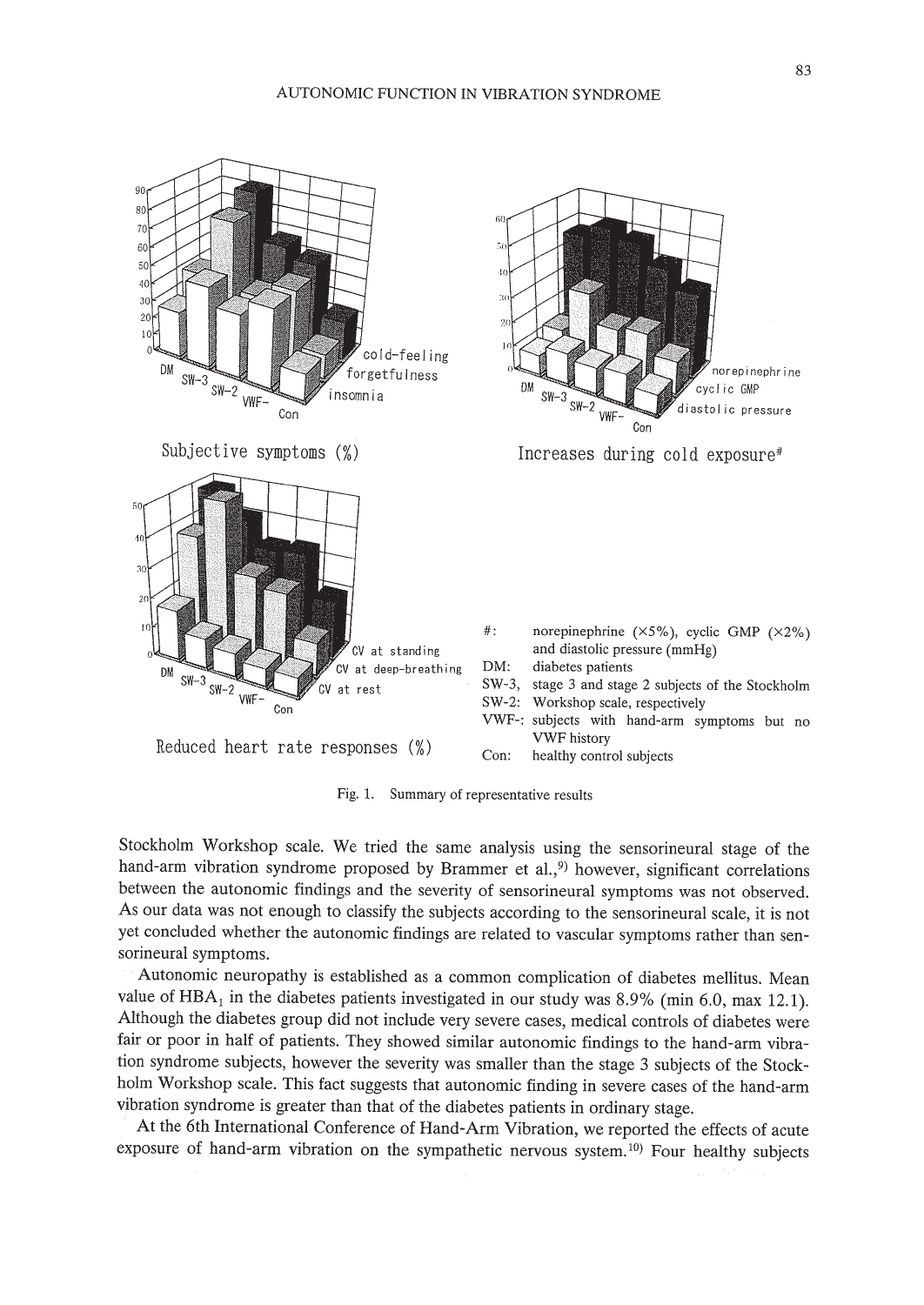#### Noriaki Harada

were exposed to vibration and/or noise for ten minutes under different atmospheric temperatures at 25°C and 13°C. Blood samples via a catheterized forearm vein were taken and plasma catecholamines were analyzed. Exposure to noise alone did not induce a significant increase of the plasma norepinephrine level. During vibration exposure, the plasma norepinephrine level gradually increased, and noise exposure potentiated the effect, which implies a synergistic effect.

It was also reported that skin sympathetic activity in the lower extremities increased when a hand was exposed to vibration for a short term.<sup>11)</sup> It seems likely that repeated vibration exposures of the hand-arm system develop the hyperreactivity of the sympathetic nervous system. It is pointed out that the direct effect of short-term vibration exposure on isolated vascular smooth muscle is inhibition of the contraction. If this is true, the effect may exaggerate the hyperresponse of the sympathetic nervous system. Noise and cold exposure during vibratory tool operation also can potentiate development of the hyperreactivity.

Several problems are yet to be solved. It is pointed out that the subjects with autonomic findings might have a constitutional disposition. Our investigation method is a cross-sectional study as well as most other investigations concerning the pathogenesis of hand-arm vibration syndrome. For answering this kind of question, longitudinal epidemiological studies are needed in future.

Whether the autonomic nervous findings have clinical significance or not, is another problem. The stage 3 subjects of the Stockholm Workshop scale showed greater findings of the autonomic nervous tests than the diabetes patients. Although we cannot provide an conclusive answer at present, we suspect a relation between the higher prevalence rates of subjective symptoms not localized in the limbs and the autonomic nervous findings observed in our study. We suppose that excess prevalence rates of the subjective symptoms are possibly induced by the hyperresponsiveness of the autonomic nervous system to various stresses in daily life.

When exposed to whole body cooling, hand-arm vibration syndrome patients showed a significantly greater increase of plasma norepinephrine than the age-matched healthy controls. The excess secretion of norepinephrine in blood reveals that the responsiveness of the sympathetic nervous system to cold exposure is enhanced in hand-arm vibration syndrome patients. The patients also exhibited reduced variation of R-R intervals in electrocardiogram during deep breathing. The R-R interval variation suggests that the basal activity of the parasympathetic nervous system is reduced. These findings tended to correlate with the severity of vascular symptoms evaluated with the Stockholm Workshop scale. Furthermore, the stage 3 subjects showed severer findings than the diabetes patients. The significance of these findings in the pathophysiology of the hand-arm vibration syndrome must be investigated in future.

## REFERENCES

- 2) Harada, N., Kondo, K. and Kimura, K.: Assessment of autonomic nervous function in patients with vibration syndrome using heart rate variation and plasma cyclic nucleotides. *Br.* J. *Ind. Med.,* 47, 263-8 (1990).
- 3) Matoba, T., Kusumoto, H., Mizuki, Y, Kuwahara, H., Inanaga, K. and Takamatsu, M.: Clinical features and laboratory findings of vibration disease. *Tohoku* J. *Exp. Med.,* 123,57-65 (1977).
- 4) Harada, N., Nakamoto, M., Kohno, H., Kondo, H. and Tanaka, M.: Hormonal responses to cold exposure in subjects with vibration syndrome. *Kurume Med.* J., 37 (suppl), 45-52 (1990).
- 5) Harada, N., Kondo, H., Kohno, H., Nakamoto, M., Yoshida, 1. and Kimura, K.: Investigations of autonomic nervous function in vibration syndrome using heart rate variation, serum dopamine-beta-hydroxylase and plasma cyclic nucleotides. In *Hand-Arm Vibration*, edited by Okada, A. et al., pp.267-72 (1990), Kyoei Press, Kanazawa

<sup>1)</sup> Harada, N., Yoshida, 1. and Kimura, K.: Heart rate variation and serum dopamine-beta-hydroxylase activity in workers exposed to vibration. *Int. Arch. Occup. Environ. Health,* 61, 369-373 (1989).